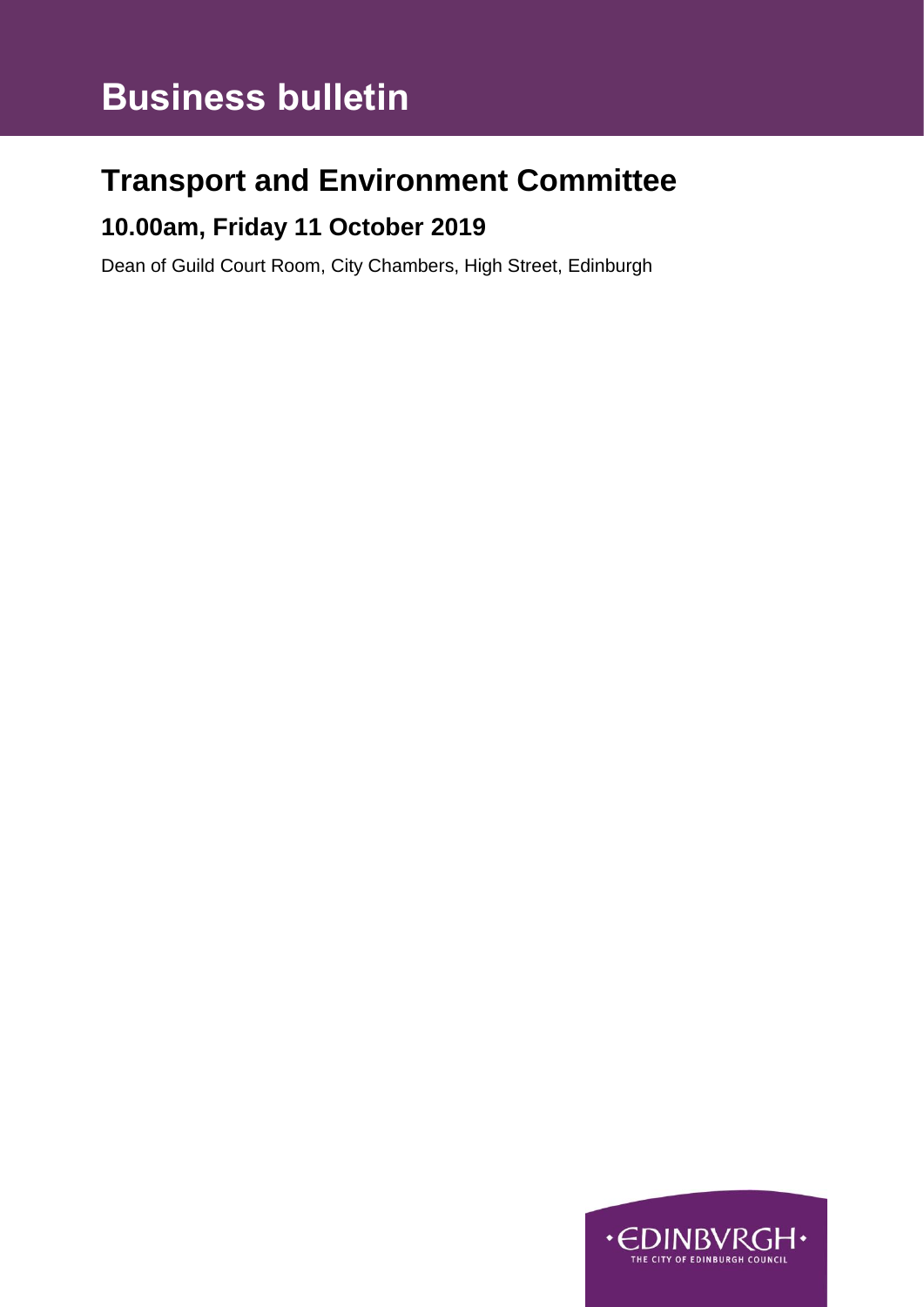## **Transport and Environment Committee**

| <b>Convener:</b>              | <b>Members:</b>                   | <b>Contact:</b>                                                                  |
|-------------------------------|-----------------------------------|----------------------------------------------------------------------------------|
| <b>Councillor Lesley</b>      | <b>Councillor Scott Arthur</b>    | <b>Veronica Wishart</b><br><b>Senior Executive</b><br>Assistant<br>0131 469 3603 |
| Macinnes (Convenor)           | <b>Councillor Eleanor Bird</b>    |                                                                                  |
|                               | <b>Councillor Claire Miller</b>   |                                                                                  |
|                               | <b>Councillor Stephanie Smith</b> | <b>Veronica MacMillan</b><br><b>Committee Services</b>                           |
|                               | <b>Councillor Gavin Corbett</b>   |                                                                                  |
|                               | <b>Councillor Nick Cook</b>       | 0131 529 4283                                                                    |
|                               | <b>Councillor Scott Douglas</b>   |                                                                                  |
|                               | <b>Councillor Kevin Lang</b>      | <b>Sarah Stirling</b>                                                            |
|                               | <b>Councillor David Key</b>       | <b>Committee Services</b><br>0131 529 3009                                       |
| <b>Councillor Karen Doran</b> |                                   |                                                                                  |
| (Vice-Convenor)               |                                   |                                                                                  |
|                               |                                   |                                                                                  |

| <b>Recent news</b>                                                                                                                                                                                                                                                                                                                                                                                                                                                                                                                                                                                                                                                                                                                                                                                          | <b>Further information</b>                                                         |
|-------------------------------------------------------------------------------------------------------------------------------------------------------------------------------------------------------------------------------------------------------------------------------------------------------------------------------------------------------------------------------------------------------------------------------------------------------------------------------------------------------------------------------------------------------------------------------------------------------------------------------------------------------------------------------------------------------------------------------------------------------------------------------------------------------------|------------------------------------------------------------------------------------|
| <b>Proposal for a Conscientious Objectors Memorial in West</b><br><b>Princes Street Gardens</b><br>In October 2018, the Transport and Environment Committee<br>agreed to support the construction of a memorial to<br>Conscientious Objectors in West Princes Street Gardens. The<br>proposed memorial will take the bronze form of a Handkerchief<br>Tree, with a granite gabion seat. Nearly £60,000 has now been<br>raised by the memorial sponsors towards the project budget of<br>£167,773 and a pre-application submission is being drafted for<br>consideration by Planning. A location midway between the<br>Ross Fountain and Ross Theatre is favoured, although this<br>may be subject to alteration should any approved Quaich<br>proposals being led by the Ross Development Trust require it. | David Jamieson,<br>Parks, Greenspace<br>and Cemeteries<br>Manager<br>0131 529 7055 |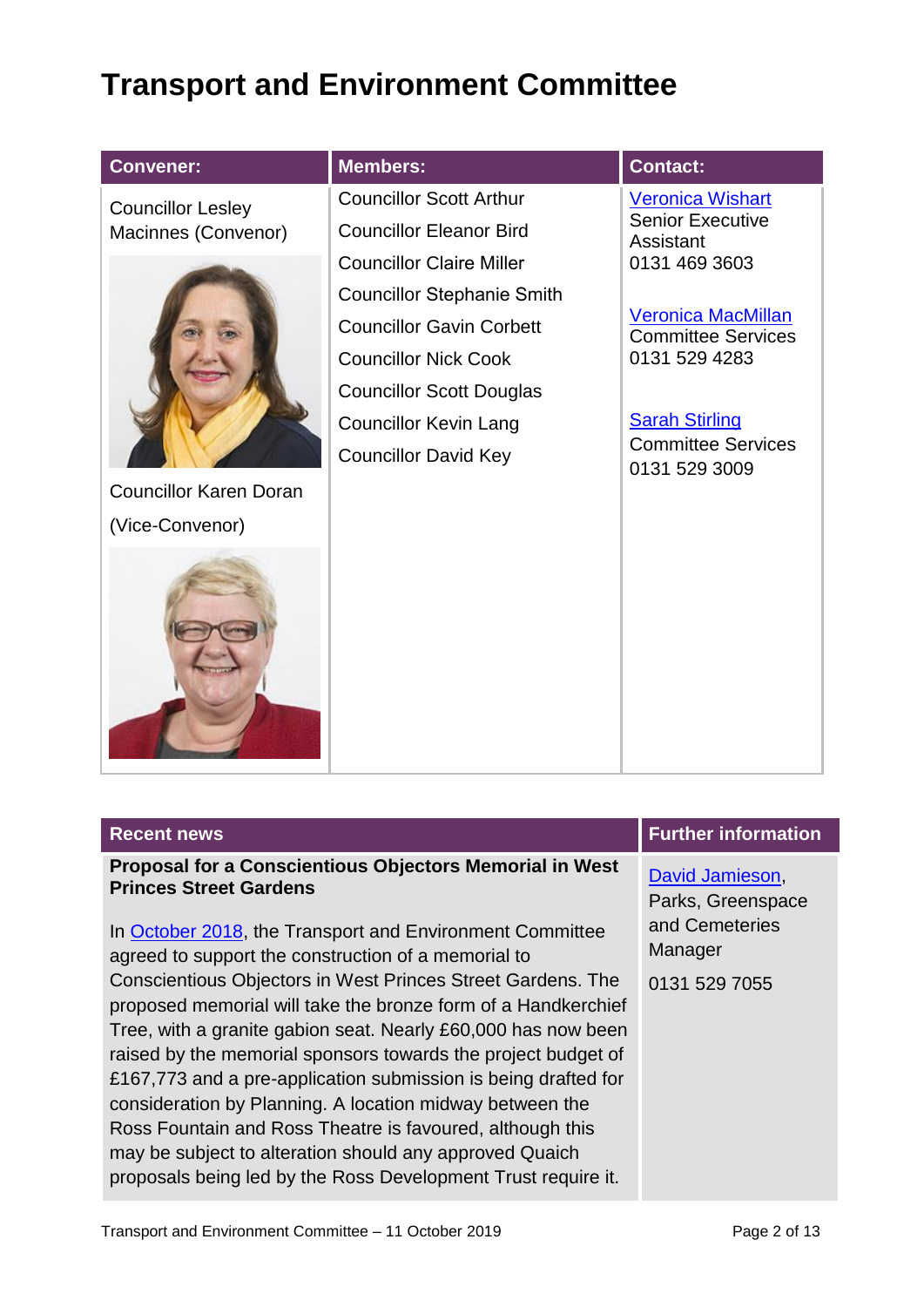#### **Granton Square – Update on the motion to investigate pedestrian crossing improvements at Granton Square**

At the Transport and Environment Committee of [17 January](https://democracy.edinburgh.gov.uk/CeListDocuments.aspx?CommitteeId=136&MeetingId=4748&DF=17%2f01%2f2017&Ver=2)  [2017](https://democracy.edinburgh.gov.uk/CeListDocuments.aspx?CommitteeId=136&MeetingId=4748&DF=17%2f01%2f2017&Ver=2) , former Councillor Jackson raised a motion (Item 9.1) calling for consideration to be given to introducing measures to address pedestrian crossing concerns at Granton Square.

Pedestrian crossing surveys have been undertaken at each arm of the Square (excluding Lower Granton Road, where a new signalised crossing facility is currently being installed) and at the east and west sides of the Square, adjacent to the bus stands, to determine the levels of crossing demand.

The Council's Road Safety team utilises a [Committee](http://www.edinburgh.gov.uk/download/meetings/id/8638/pedestrian_crossing_prioritisation_process)  [approved process](http://www.edinburgh.gov.uk/download/meetings/id/8638/pedestrian_crossing_prioritisation_process) to determine which locations are most in need of pedestrian crossing improvements. The results of the assessments undertaken for Granton Square concluded that the only location that met the criteria for a pedestrian crossing improvement was the West Granton Road arm. This met the criteria for a non-signalised pedestrian crossing improvement, such as footway build outs or a refuge island. The existing layout of the southern side of Granton Square would require extensive realignment to accommodate such a facility at this arm, while meeting the minimum standards for footway width and uncontrolled crossing facilities laid out in the Edinburgh Street Design Guidance.

Preliminary designs for potential improvements were drawn up for consideration. They included a non-signalised pedestrian crossing facility at the West Granton Road arm of Granton Square as identified, and the necessary realignment of the geometry around the southern side. The extensive footpath alternations would allow for a comparable crossing facility to be installed at the Granton Road arm, improving pedestrian access around Granton Square as per Councillor Jackson's request. The estimated cost to implement the above proposals is approximately £125,000.

By comparison, the total sum normally allocated from the annual Road Safety capital budget for pedestrian crossing improvements is approximately £200,000.

The Road Safety team undertakes regular collision investigations into all streets within the City of Edinburgh Council area. This investigation is carried out using collision details supplied by Police Scotland, and from this analysis it is possible to determine locations where remedial works may require to be implemented.

#### [Katie Green,](mailto:katie.green%20@edinburgh.gov.uk)

Transport Technician (Road Safety) - 0131 469 3668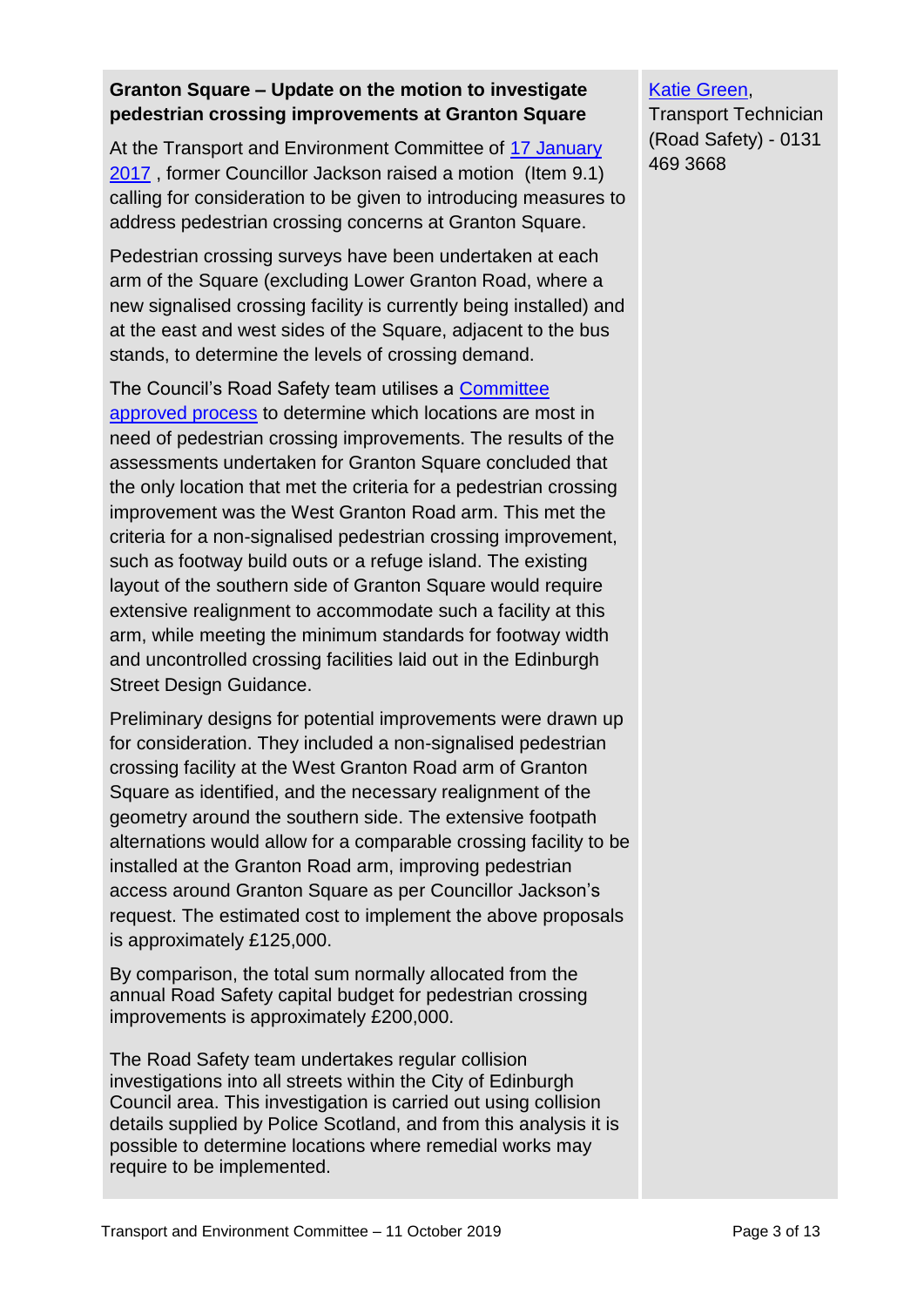| In the latest available 3 year period (to the end of February<br>2019) there have been no personal injury collisions involving<br>pedestrians and only two slight personal injury collisions<br>reported to the Police at Granton Square.               |                                                                                                                                   |
|---------------------------------------------------------------------------------------------------------------------------------------------------------------------------------------------------------------------------------------------------------|-----------------------------------------------------------------------------------------------------------------------------------|
| Given the above, Granton Square cannot currently be<br>prioritised for pedestrian crossing improvements as part of the<br>Road Safety team's programme of work.                                                                                         |                                                                                                                                   |
| There are also no roads or footway renewals projects planned<br>for Granton Square with the current 3 year programme, as part<br>of which pedestrian improvements could be implemented.                                                                 |                                                                                                                                   |
| <b>Update on Local Transport Strategy Speed Limit Policies</b><br>Safe 5 and Safe 6                                                                                                                                                                     | The Council 's LTS<br>Policy Safe 5 states                                                                                        |
| Following the recent completion of the rollout of the citywide<br>20mph network, all 40mph roads within the City of Edinburgh<br>Council's boundary are being considered for speed limit<br>reduction to 30mph as part of the 40mph speed limit review. | 'The Council will<br>proceed with a<br>programme of<br>reducing speed limits<br>on the urban road                                 |
| Since the last update, presented to the Transport and<br>Environment Committee on 17 May 2018, traffic surveys have<br>now been undertaken at on all 40mph roads.                                                                                       | network that are<br>currently 40mph to<br>30mph, combined                                                                         |
| The survey results will now be reviewed, along with other<br>information that has been gathered, including collision data,<br>each road's function, features and traffic composition.                                                                   | with road markings<br>and physical<br>measures (eg                                                                                |
| A robust methodology will be established to inform any<br>potential speed limit reductions. Locations recommended for a<br>reduction in speed limit from 40mph to 30mph will be<br>presented to Committee for approval in February 2020.                | pedestrian islands,<br>cycle lanes) aimed at<br>encouraging<br>motorists to drive<br>more slowly'.                                |
|                                                                                                                                                                                                                                                         | Policy Safe 6 states<br>'On roads with no<br>urban frontage, speed<br>limits of 40mph or<br>higher will generally<br>be applied'. |
|                                                                                                                                                                                                                                                         | Contact:                                                                                                                          |
|                                                                                                                                                                                                                                                         | <b>Katie Green,</b><br><b>Transport Technician</b><br>(Road Safety) - 0131                                                        |

Transport and Environment Committee - 11 October 2019 **Page 4 of 13** 

469 3668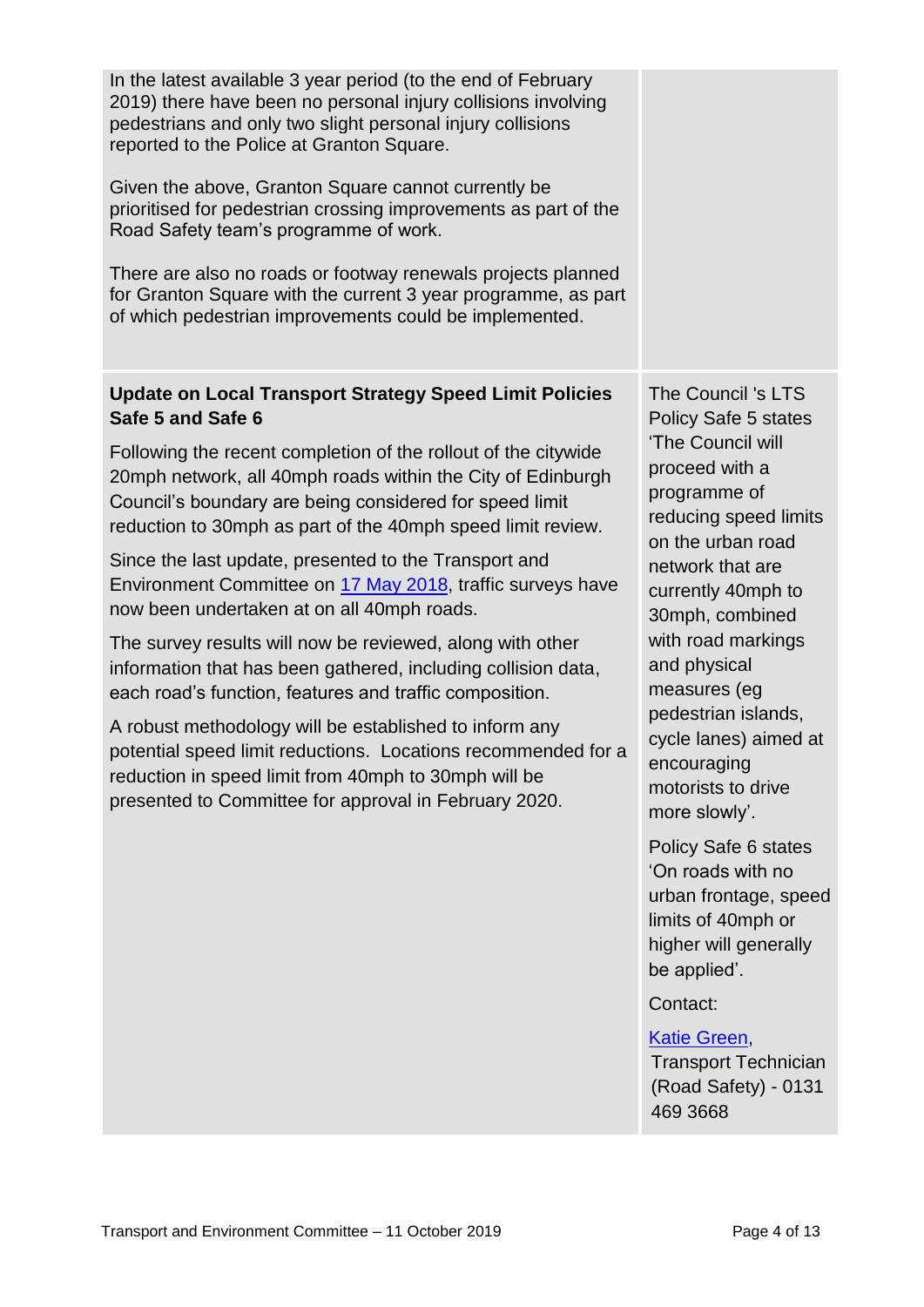#### **Phase 3 Tram Cycle Safety Improvements Project: Progress Update**

Phase 3 of the Tram Cycle Safety Improvements project will implement the next phase of safety-based improvements for cyclists along and across the city centre tram route, building upon the various interventions installed since 2017. Phase 3 includes:

- Installation of cycle early release signals at thirteen junctions between Haymarket Yards and St Andrew Square.
- Alterations to the road layouts at six junctions (including one location outwith the city centre), which will increase safety and prioritise people on bikes along and across the tram route.
- Installation of one of the first low-level cycle signals in Edinburgh, which will be highly visible due to its location at the junction of Princes Street and South St Andrew Street.
- A targeted communications campaign, to inform people of the safety improvements and encourage behaviour change in all road users.

Following the completion of the consultation and design phases, we have recently appointed a contractor to undertake specific pre-construction activities, in the lead up to awarding the construction contract and proceeding with site works. These pre-construction activities are required to mitigate risks associated with the complexities of working at a number of discrete locations along and across the city centre tram route. As part of this pre-construction period the contractor is currently developing the construction phase plan and programme, with an anticipated completion date of mid-November 2019.

#### **Meadows to George Street Concept Design Consultation Feedback**

The Meadows to George Street project aims to transform cycling, walking, public spaces and accessibility for all on some of Edinburgh's busiest and most iconic streets: Hanover Street, The Mound, Bank Street, George IV Bridge, Candlemaker Row, Forrest Road, Bristo Place and Teviot Place.

The project, which is match funded by Transport Scotland through the Sustrans Places for Everyone programme, has recently completed its concept design stage. This stage

#### [Brendan Forrester](mailto:Brendan.Forrester@edinburgh.gov.uk)

Transport Officer Active Travel - 0131 469 3189

Previously reported to the Committee on:

[9 August 2018](https://democracy.edinburgh.gov.uk/Data/Transport%20and%20Environment%20Committee/20180809/Agenda/item_61_-_business_bulletin_-_version_2.pdf) - Business Bulletin

1 March 2018 - Business Bulletin

[5 October 2017](https://democracy.edinburgh.gov.uk/Data/Transport%20and%20Environment%20Committee/20171005/Agenda/item_77_-_review_of_infrastructure_at_the_west_end_of_princes_street_and_tram_infrastructure_in_the_city_centre_and_.pdf) - Report

Further information available at: [https://meadowstogeo](https://meadowstogeorgestreet.info/) [rgestreet.info/](https://meadowstogeorgestreet.info/)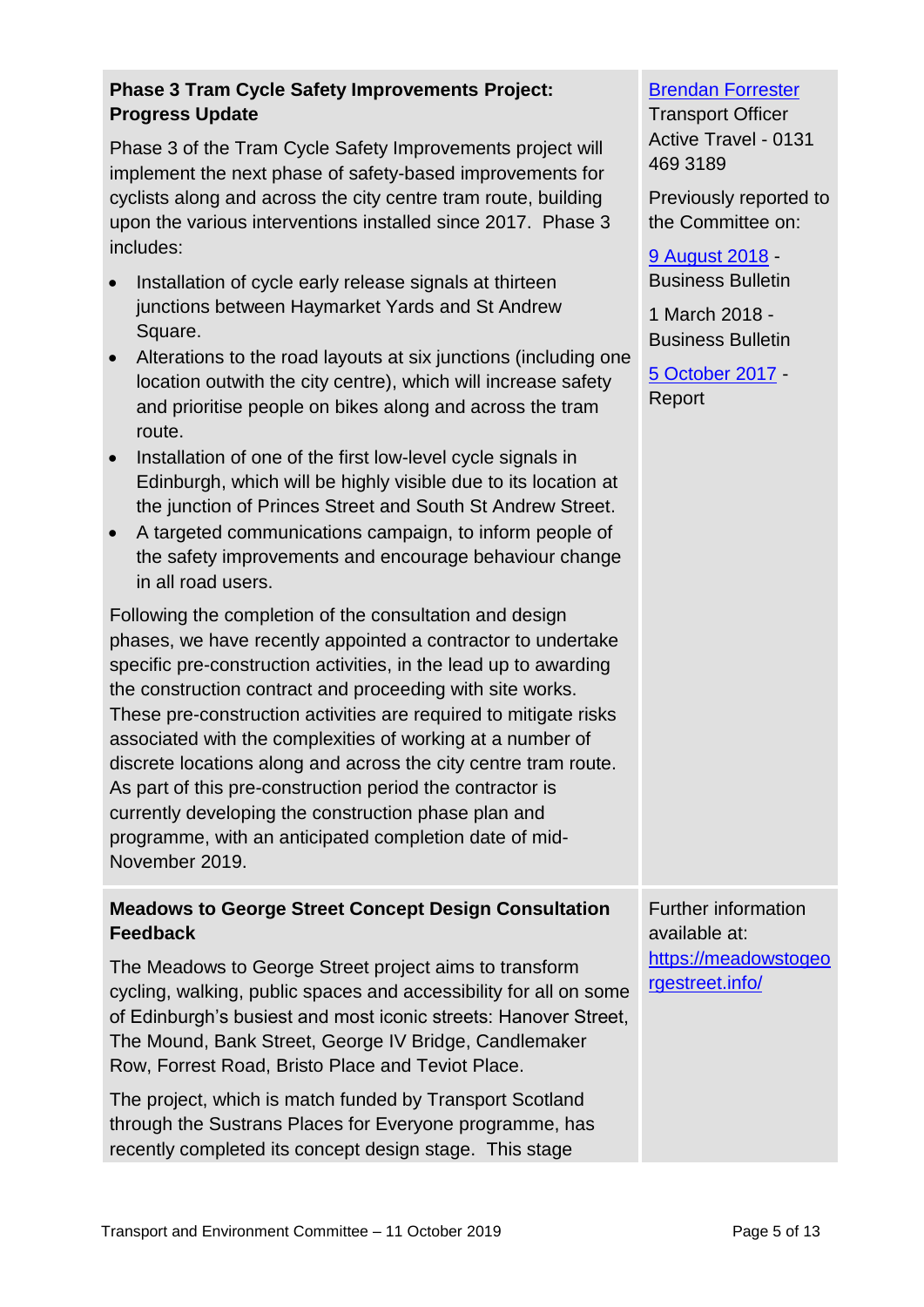culminated with public consultation, which ran from 27 May to 7 July, comprising:

- Project launch and press releases, which were picked up by local and national papers and the BBC news website;
- Promotion through: lamp post wraps, ad bikes, phone box wraps, railing banners, Social Media posts and around 5,000 leaflets distributed to local residents;
- Workshops and drop-in sessions for organisations and businesses;
- Personal visits to all businesses along the route;
- Four public drop-in events on the project's streets. Plans on display at certain times in the Central Library and National Museum of Scotland;
- Four community councils engaged, of which two requested a presentation at their meetings; and
- Online survey.

Consultation feedback, [documented in this report,](https://meadowstogeorgestreet.info/consultation/) was generally very positive:

Of the 1,416 completed online surveys:

- 79% of respondents support or strongly support the aim of improving conditions for people walking on these streets;
- 68% of respondents support or strongly support the aim of improving conditions for people cycling on these streets; and
- 76% of respondents support or strongly support the proposed plan to transform these streets into places for people and restrict general traffic on certain streets.

Of the 108 people who filled in a feedback form at the drop-in events, 95% supported the project, 3% were neutral and 2% opposed the project.

The project team will now undertake the technical feasibility and developed design stages of the project, taking into account the feedback arising from the consultation. These are due for completion by Spring 2020. Further public and stakeholder engagement, particularly with businesses, is planned during these stages.

#### **Active Travel Action Plan 2020 - 2030**

The Council's current [Active Travel Action Plan](http://www.edinburgh.gov.uk/downloads/file/7316/active_travel_action_plan_2016_refresh) (ATAP) covers the period 2010-2020. Initial funding of £65,000 has been secured from Sustrans Scotland's 2019/20 'Places For

#### [Ewan Kennedy](mailto:ewan.kennedy@edinburgh.gov.uk)

Service Manager – Roads Network 0131 469 3575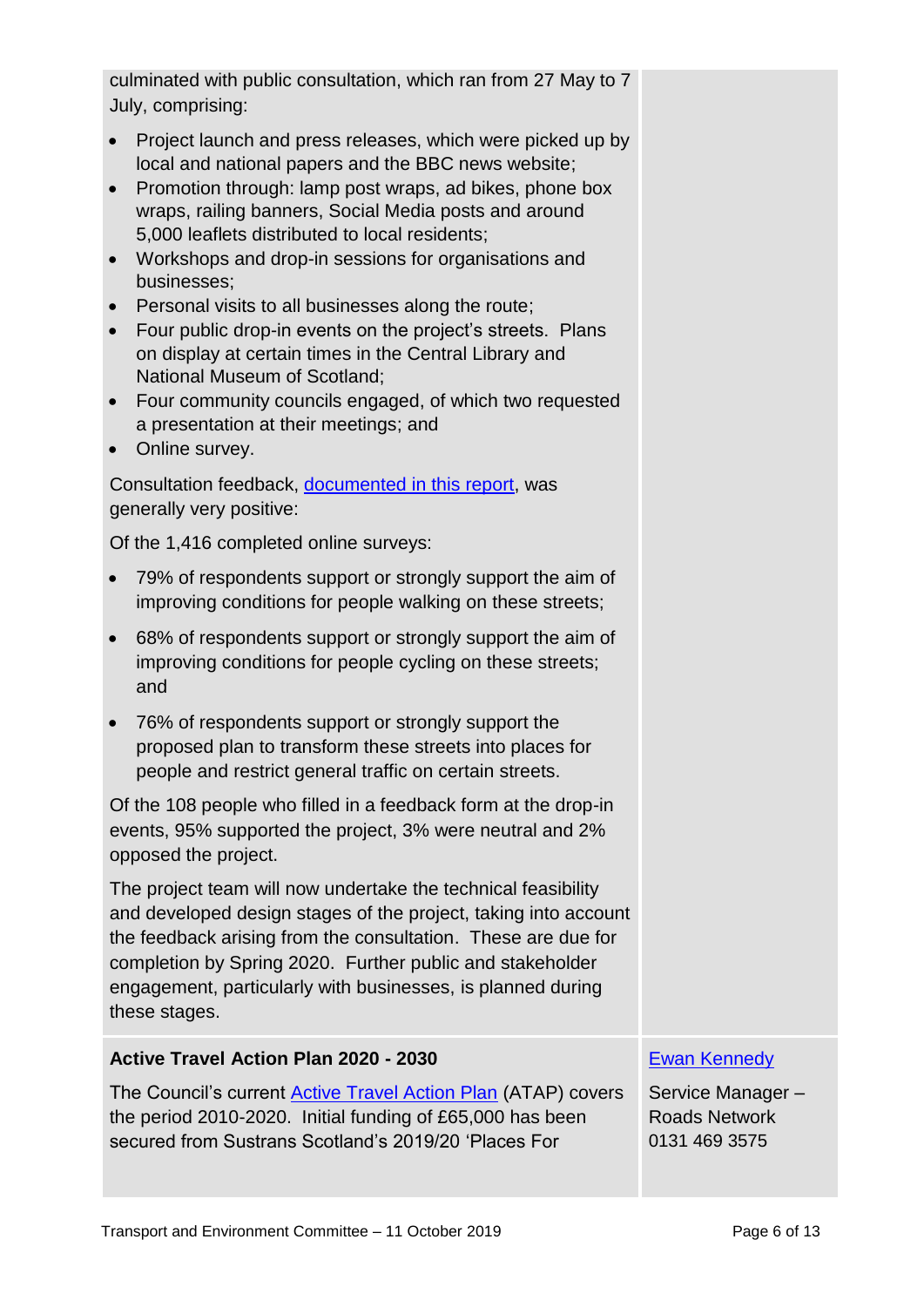Everyone' programme to take forward the development of a new 10 year plan for 2020-2030.

A provisional programme for the development of the new ATAP has been developed, with a citywide public consultation planned to follow the expected adoption of the new City Mobility Plan (CMP) in May 2020. The draft plan will be brought to May 2020 Committee for sign-off prior to it going out for public consultation.

Provisional objectives for the new ATAP have been set, to allow work to proceed on its development in parallel with the CMP process. These will be reviewed following the CMP consultation that will take place from November 2019 - February 2020, to ensure that they reflect the final CMP objectives.

The new ATAP is likely to include a programme of prioritised infrastructure projects, as well as a behaviour change strategy that will identify a range of suitable interventions most appropriate for different groups within the city's population.

The social marketing and behaviour change consultancy Social Marketing Gateway is currently reviewing the behaviour change interventions that the Council has supported and delivered over the last four years as part of its ongoing Smarter Choices, Smarter Places programme. The lessons learned from this will help to shape the strategy for the new ATAP.

A workshop was also undertaken at the Active Travel Forum on 29 August 2019 to generate ideas for the behaviour change strategy.

It is intended to procure consultancy support to assist with developing a communications and engagement strategy, delivering subsequent engagement activities, as well as data modelling and analysis. Further funding will be sought from Sustrans to support this.

#### **West Edinburgh Link Concept Design Consultation Feedback**

The West Edinburgh Link project aims to transform cycling, walking, public spaces and accessibility for all within and around one of Scotland's key business parks, in the west of Edinburgh. It will provide active travel connections between South Gyle, Edinburgh Park and surrounding local neighbourhoods.

The project, which is match funded by Transport Scotland through the Sustrans Places for Everyone programme, has

The Active Travel Action Plan is one of the delivery vehicles for the objectives that will be set within the CMP. Public consultation on the ATAP cannot therefore take place until the CMP has been adopted by the Council.

Further information

[https://westedinburghl](https://westedinburghlink.info/)

available at:

[ink.info/](https://westedinburghlink.info/)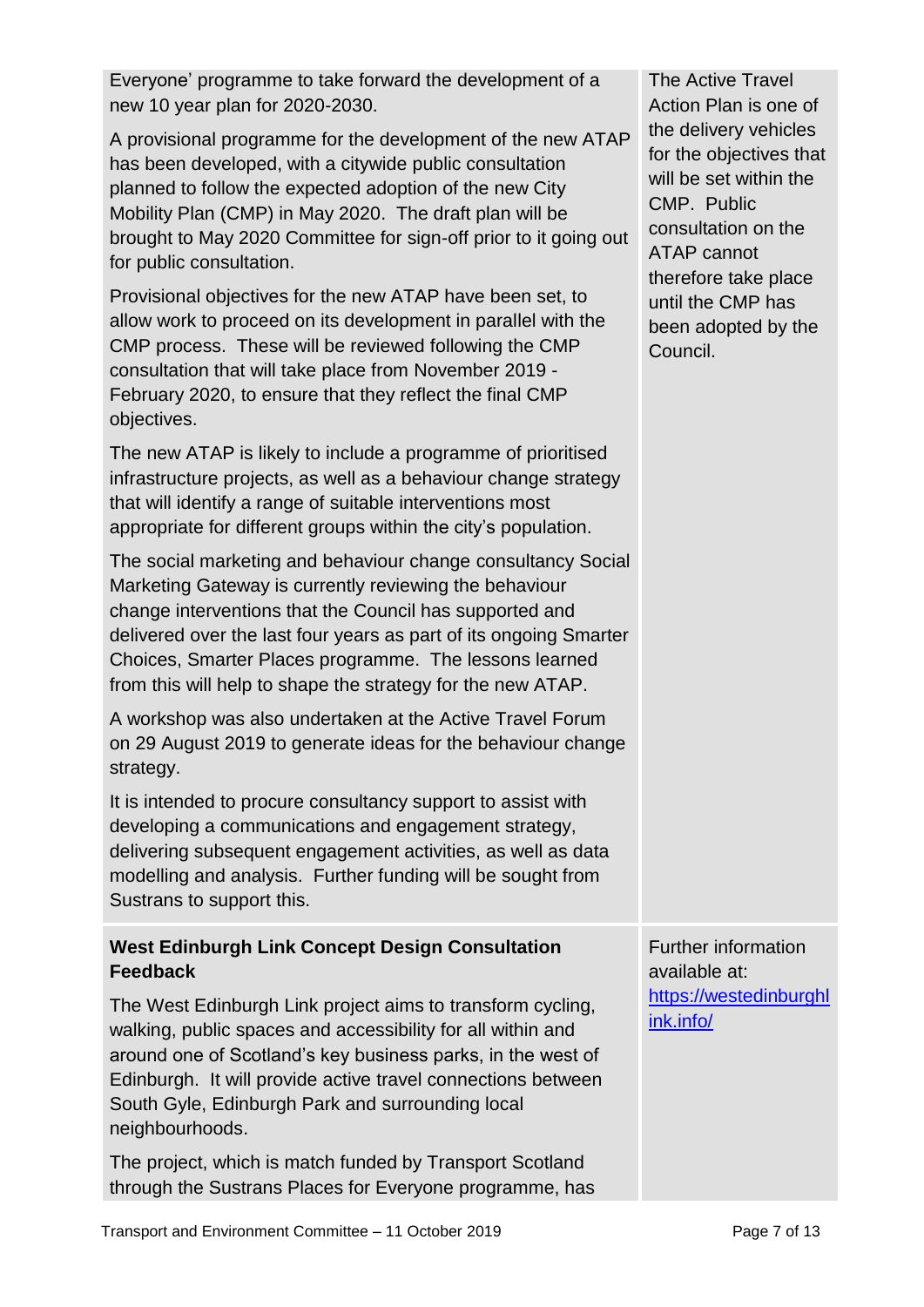completed the concept design stage and is now in the technical feasibility stage. The concept design process culminated with public consultation in Spring 2019. This comprised:

- Project launch and press releases, which were picked up by press and social media;
- Promotion through: lamp post wraps, social media posts and around 15,000 leaflets to local residents;
- Workshops and drop-in sessions for organisations and businesses;
- Eight public drop-in events on the project's streets;
- Presentations to all four community councils along the route;
- Online survey; and
- Dedicated project website.

Consultation feedback, documented in [this report,](https://westedinburghlink.info/wp-content/uploads/2019/07/Concept-Design-Consultation-summary-report-v2.pdf) was generally very positive:

Of the 432 completed online surveys:

- 81% of respondents supported the overall project, with 11% opposing.
- there were also high levels of support for the proposed designs for each section of the route. There was 83% support for the northern section, with 68% and 80% support for the central and southern sections respectively.

Further to the Spring concept design consultation on the route design, in September 2019 a consultation was undertaken on concept designs for improving public spaces along the route. Results of this consultation are currently being processed and will be shared via the project website in due course.

The project team is now undertaking the technical feasibility and developed design stages of the project, taking into account the feedback arising from the consultations. These are due for completion by Spring 2020. Further public and stakeholder engagement, particularly with local residents, will be undertaken during these stages.

#### **Festive collections**

Initial meeting with Viridor has taken place with further meetings planned to discuss communal glass collections over the festive period. A 4 week suspension of garden waste was agreed by Committee and will allow garden resources to be

[Andy Williams,](mailto:Andy.Williams@edinburgh.gov.uk) Waste and Cleansing Service Manager – 0131 469 469 5660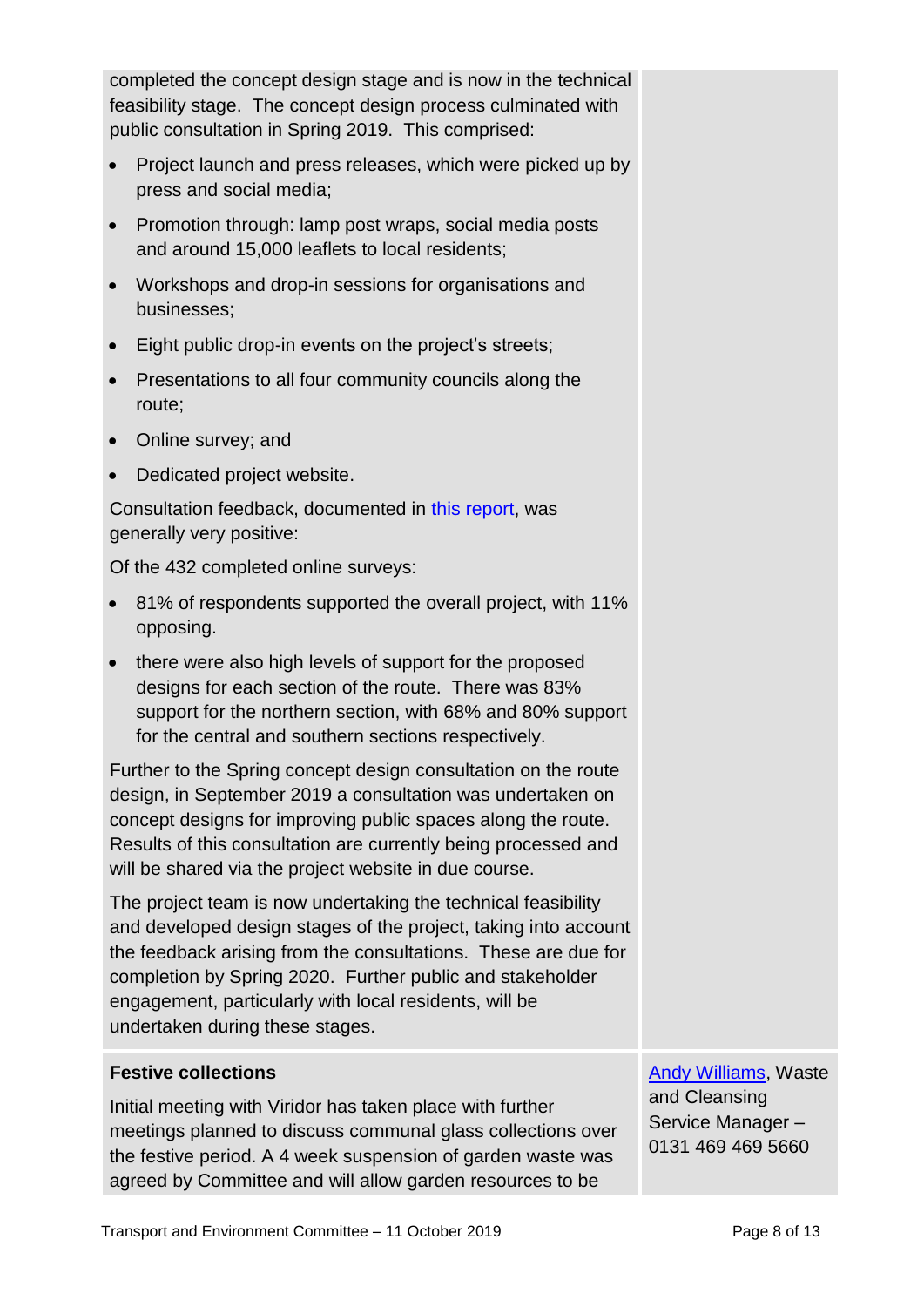| focused on collections of materials that commonly increase<br>over the festive period – mixed recycling, food and glass. A<br>communication plan is currently being developed.<br>Christmas tree route development will commence from October<br>2019. We are currently planning that regular service will be<br>retained for households on the 26 December 2019 and 2 and 3<br>January 2020. As set out in the Festive Waste Collections<br>report to Committee in May the intention would be that<br>households due to receive collections on the 25 December<br>2019 or 1 January 2020 will receive a substitute collection,<br>which should minimise disruption. It is currently proposed, and<br>planned, that these collections would run over a Saturday and<br>Sunday, therefore providing a greater degree of flexibility for<br>any delays. |                                                      |
|-------------------------------------------------------------------------------------------------------------------------------------------------------------------------------------------------------------------------------------------------------------------------------------------------------------------------------------------------------------------------------------------------------------------------------------------------------------------------------------------------------------------------------------------------------------------------------------------------------------------------------------------------------------------------------------------------------------------------------------------------------------------------------------------------------------------------------------------------------|------------------------------------------------------|
| <b>Public conveniences</b>                                                                                                                                                                                                                                                                                                                                                                                                                                                                                                                                                                                                                                                                                                                                                                                                                            | <b>Karen Reeves Waste</b>                            |
| There are currently 18 public conveniences managed by the<br>City of Edinburgh Council. This follows the closure of ten public<br>conveniences in 2015. There are no current plans for further<br>closures at this time and there is now a desire is to improve<br>and expand on the number of facilities available.                                                                                                                                                                                                                                                                                                                                                                                                                                                                                                                                  | and Cleansing<br>Service - 0131 469<br>5196          |
| A budget saving proposal to reorganise staffing arrangements<br>that are currently in place for the cleaning of our public<br>conveniences has been consulted on. This would move away<br>from the 16 full time employees and create a larger number of<br>part-time contracts to deliver these services at a local level.<br>Following consultation with the staff group the management<br>proposal is being revised and is expected to be implemented<br>before the end of the calendar year.                                                                                                                                                                                                                                                                                                                                                       |                                                      |
| The feasibility of extending the Community Toilet Scheme,<br>whereby businesses receive an annual payment for allowing<br>customers to use their facilities, is being investigated. The<br>service is looking at alternative models of public toilet<br>provision.                                                                                                                                                                                                                                                                                                                                                                                                                                                                                                                                                                                    |                                                      |
| The future provision of public toilets at Hawes Pier is being<br>considered as part of a wider remit in the investment<br>programme to develop the High Street at South Queensferry.                                                                                                                                                                                                                                                                                                                                                                                                                                                                                                                                                                                                                                                                  |                                                      |
| George Street and The first New Town Design project<br>(GNT)                                                                                                                                                                                                                                                                                                                                                                                                                                                                                                                                                                                                                                                                                                                                                                                          | <b>Jamie Robertson</b><br><b>Senior Professional</b> |
| The formal notification that the Council was granted multi-year<br>funding from Sustrans Scotland for the further design<br>development and construction of the GNT Project serves as a                                                                                                                                                                                                                                                                                                                                                                                                                                                                                                                                                                                                                                                               | Officer - 0131 469<br>3654                           |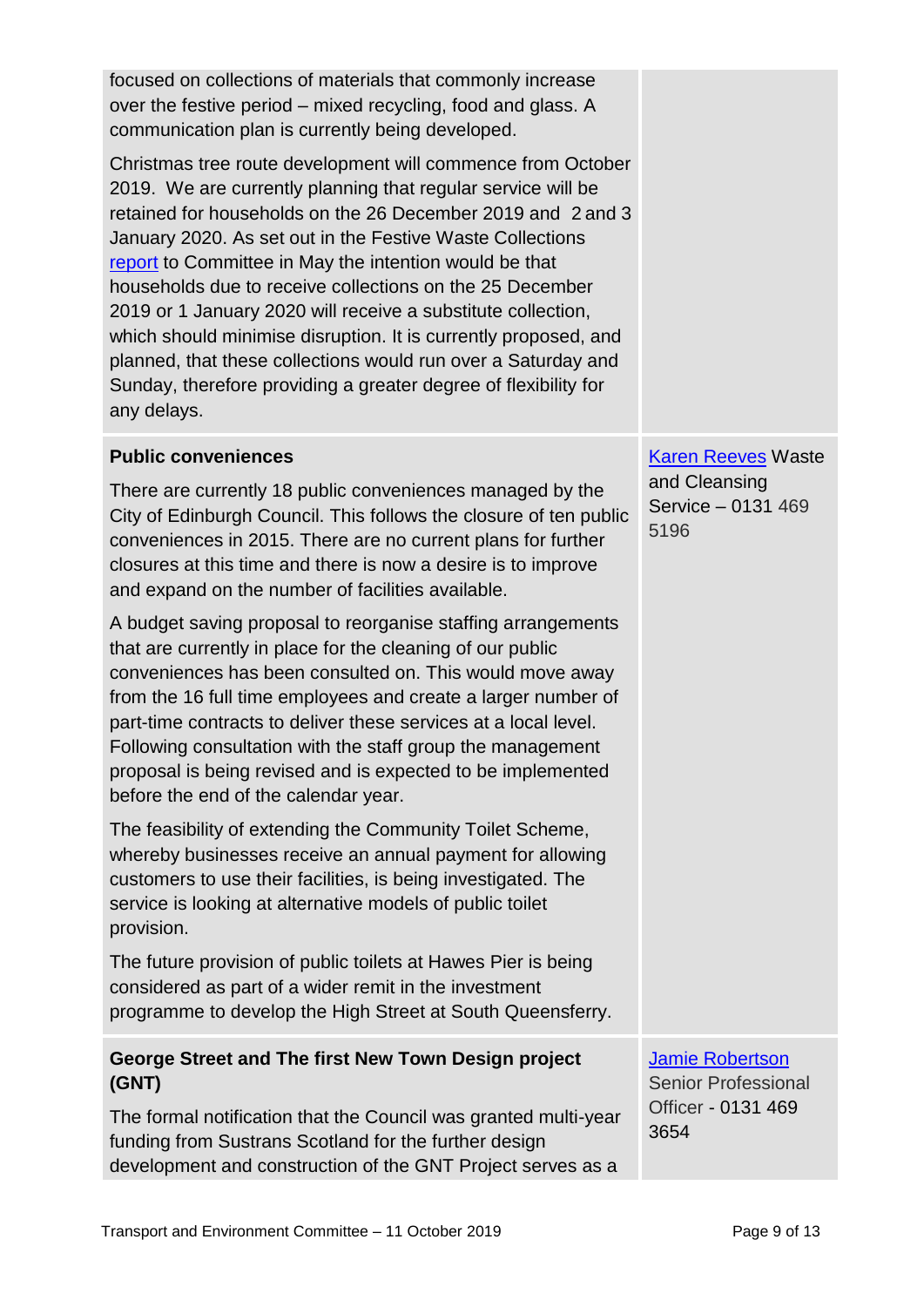| February.                     | significant milestone and progresses the scheme into a new<br>phase of development. As a result, and in line with good<br>practise, work is underway to revise and develop governance,<br>project management and procurement arrangements, to<br>facilitate the next stages of the project. A progress report will<br>be presented to Transport and Environment Committee in |                                                           |
|-------------------------------|------------------------------------------------------------------------------------------------------------------------------------------------------------------------------------------------------------------------------------------------------------------------------------------------------------------------------------------------------------------------------|-----------------------------------------------------------|
| <b>Workplace Parking Levy</b> |                                                                                                                                                                                                                                                                                                                                                                              | <b>Paula McLeay, Policy</b>                               |
|                               | An update on Workplace Parking Levy (WPL) was included in<br>the <b>business bulletin</b> to Committee on 12 September. It was<br>requested that a summary of the contract issued for tender on<br>the WPL be included in the next Committee business bulletin.                                                                                                              | and Insight Senior<br>Manager<br>0131 529 3654            |
| decisions are made.           | The City of Edinburgh is investigating the potential of WPL and<br>requires more detailed information on the quantity and<br>distribution of workplace parking in the city, defined as the City<br>of Edinburgh Council boundary. This survey will provide<br>preliminary data to be further analysed before any final                                                       |                                                           |
| (Scotland) Bill.              | The Consultant shall undertake an investigation to identify, and<br>collate data on, all workplace parking spaces including<br>workplace parking spaces potentially liable for the WPL in<br>employer premises within the City of Edinburgh boundary.<br>Liable workplace parking places are defined in the Transport                                                        |                                                           |
|                               | For the purposes of the investigation, liable workplace parking<br>spaces are spaces occupied by certain specified people or<br>vehicles at the workplace. This is different to the number of<br>parking spaces an employer holds.                                                                                                                                           |                                                           |
| A90 - Recent Updates          |                                                                                                                                                                                                                                                                                                                                                                              | <b>Ewan Kennedy</b>                                       |
|                               | At the Transport and Environment Committee on 20 June<br>2019, a paper titled 'Public Transport Priority Action Plan' was<br>discussed. Committee requested further information on the<br>work the Council is undertaking to improve traffic flow on the<br>A90. The tables below provide an update of each measure.                                                         | Service Manager-<br><b>Roads Network</b><br>0131 469 3575 |
|                               | <b>Long Term/Strategic Measures</b>                                                                                                                                                                                                                                                                                                                                          |                                                           |
| <b>Measure</b>                | <b>Update</b>                                                                                                                                                                                                                                                                                                                                                                |                                                           |
| <b>Bus lanes</b><br>on A90    | Shortly before the Committee meeting, a<br>meeting was held with Council staff<br>members, the Committee Convener and                                                                                                                                                                                                                                                        |                                                           |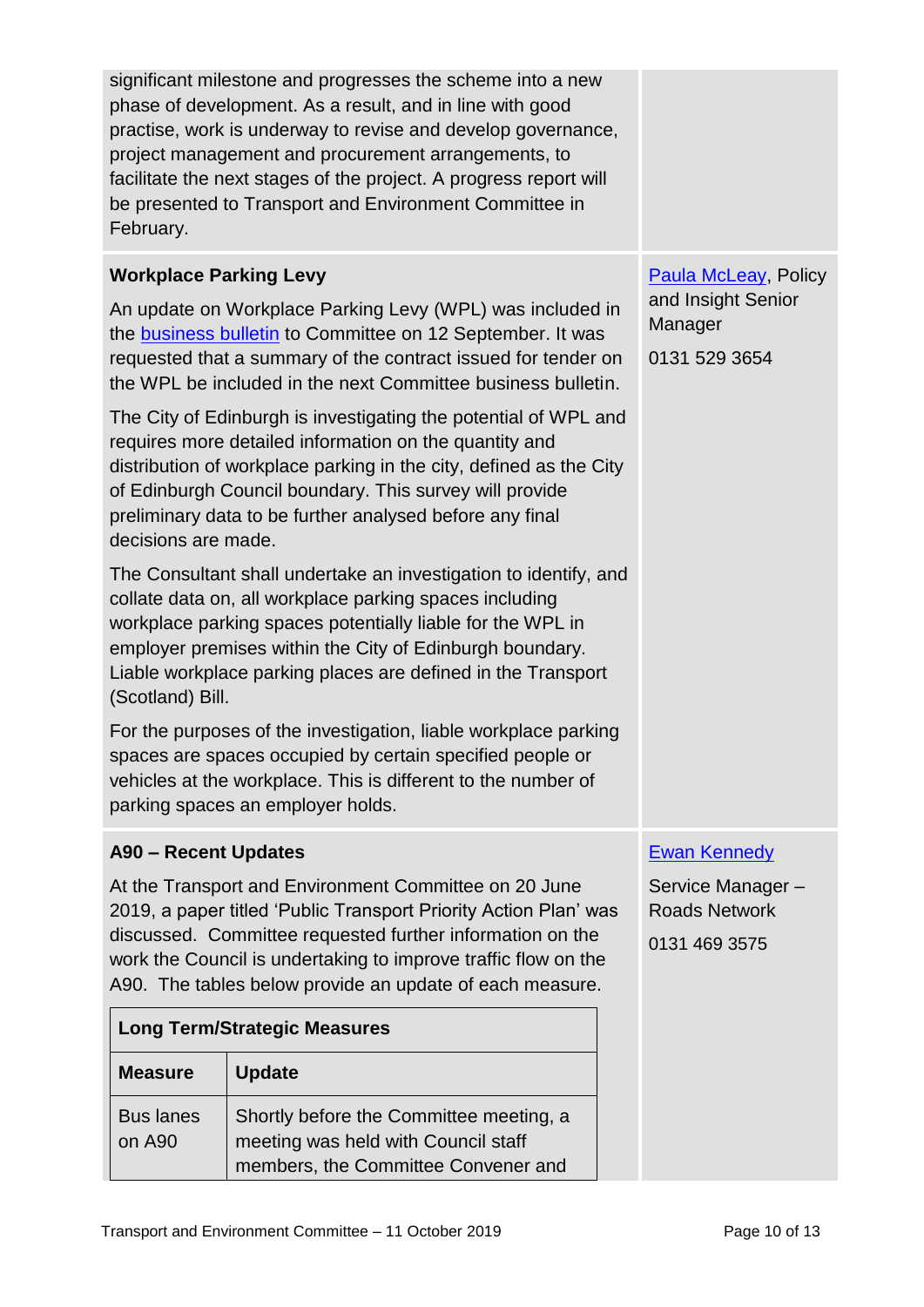|                                                   | Vice Convener, and members from the<br>following groups:                                                                                                                                                                                                                                                                                                                                                                       |  |
|---------------------------------------------------|--------------------------------------------------------------------------------------------------------------------------------------------------------------------------------------------------------------------------------------------------------------------------------------------------------------------------------------------------------------------------------------------------------------------------------|--|
|                                                   | South Queensferry and District<br><b>Community Council;</b><br><b>Kirkliston Community Council;</b><br><b>Cramond and Barnton Community</b><br>Council; and<br>Davidson's Mains and Silverknowes<br>Association.                                                                                                                                                                                                               |  |
|                                                   | Significant concerns were raised that the<br>proposal to convert the inside lane into a<br>bus lane along the A90 corridor would<br>result in displaced traffic into neighbouring<br>local areas, particularly Cramond and<br>Davidson's Mains. It was agreed that bus<br>lanes would not work in isolation but<br>should be introduced as part of a wider<br>improvement.                                                     |  |
|                                                   | Public reaction to press articles on social<br>media mirrors the concerns raised at the<br>above meeting.                                                                                                                                                                                                                                                                                                                      |  |
|                                                   | Bus lanes on the A90 will be reconsidered<br>as part of a package of measures which<br>will likely emerge out of the Scottish<br>Government Second Strategic Transport<br>Projects Review (STPR2).                                                                                                                                                                                                                             |  |
|                                                   | At the Committee meeting the report was<br>referred to the West Edinburgh All Party<br>Oversight Group.                                                                                                                                                                                                                                                                                                                        |  |
|                                                   | <b>Medium Term Measures</b>                                                                                                                                                                                                                                                                                                                                                                                                    |  |
| Introduce<br>bus lane at<br>Dolphington<br>onslip | A feasibility report has been received from<br>the consultant. The report includes details<br>of how a bus lane could be<br>accommodated at the Dolphinton onslip to<br>the A90, by widening the carriageway.<br>The report includes recommendations and<br>high level cost estimates. Council Officers<br>undertook a preliminary cost benefit<br>analysis and found it would take<br>approximately six years to pay back the |  |

scheme in terms of value of time saved for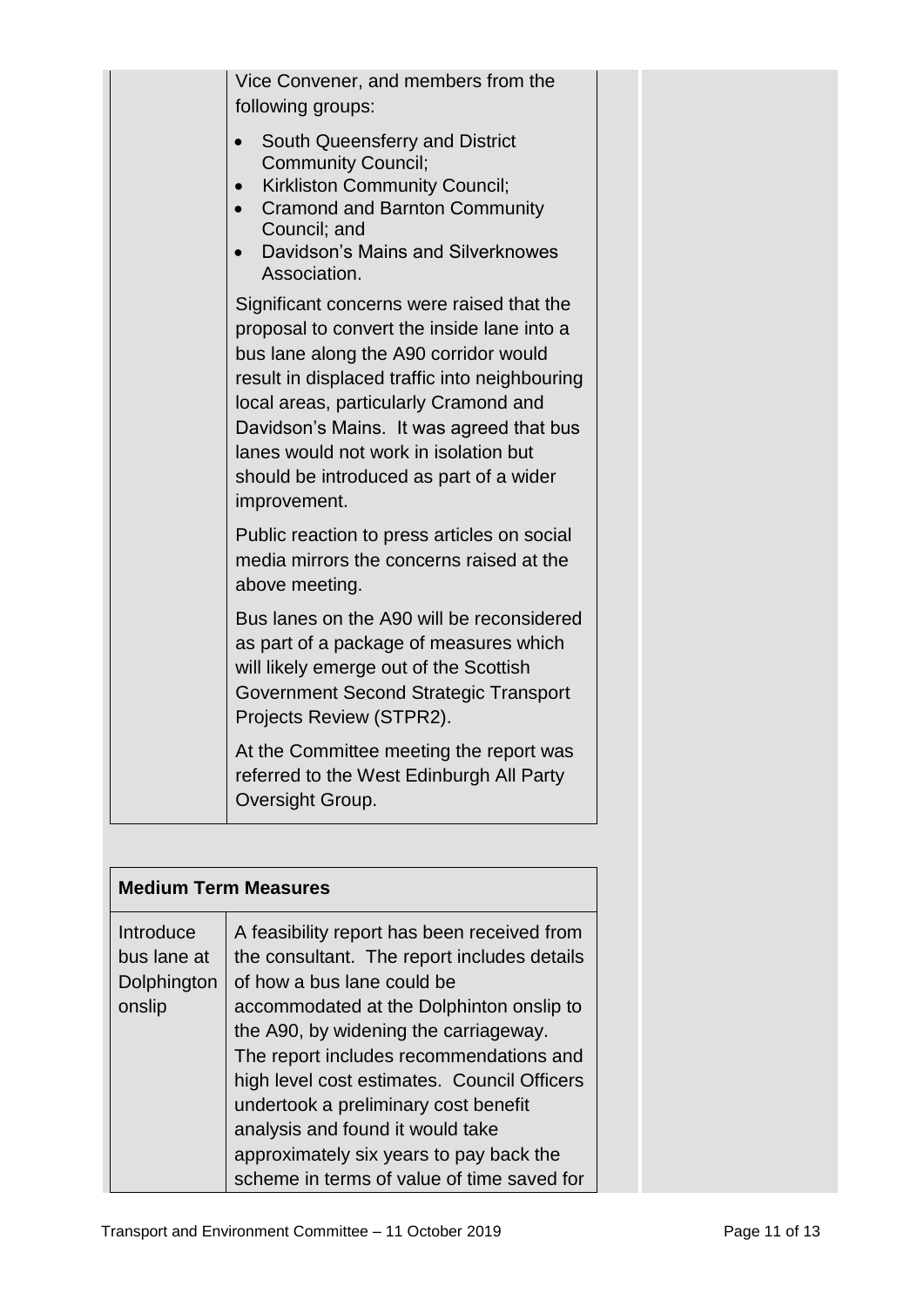|                                                  | bus users. This project has been<br>progressed to the preliminary design stage<br>and a consultant is currently being tasked<br>with undertaking this work.                                                                                                                       |
|--------------------------------------------------|-----------------------------------------------------------------------------------------------------------------------------------------------------------------------------------------------------------------------------------------------------------------------------------|
| <b>Refurbish</b><br><b>Blackhall</b><br>junction | Preliminary designs are in development,<br>and the feasibility of several options is<br>being considered. This will include<br>delivering better provision for pedestrians<br>and improved priority for buses at the<br>Blackhall junction on the A90.                            |
| Introduce<br>bus priority<br>at signals          | A replacement bus tracker system is being<br>procured; a centralised traffic signal bus<br>priority connection will be delivered as part<br>of the system. This will allow selective bus<br>priority to be granted at traffic signals<br>along the A90 and across the wider city. |

| <b>Short Term Measures</b>                                                                    |                                                                                                                                                                                                                                                                                                                                                                                       |
|-----------------------------------------------------------------------------------------------|---------------------------------------------------------------------------------------------------------------------------------------------------------------------------------------------------------------------------------------------------------------------------------------------------------------------------------------------------------------------------------------|
| Repair<br>damaged<br><b>SCOOT loops</b>                                                       | SCOOT is a system of traffic responsive<br>network control for traffic signals and is<br>used along the A90, as well as across<br>other parts of the city. The system uses<br>inductive vehicle loop detectors to<br>provide real time traffic data and let it<br>optimise the traffic signal timings<br>correctly. The damaged loops that were<br>identified have now been repaired. |
| Introduce<br>SCOOT at<br>Barnton,<br><b>Drum Bare</b><br>North and<br>Craigleith<br>junctions | SCOOT control is being extended to<br>take in Barnton, Drum Brae and<br>Cragleith junctions on the A90. New<br>loops have been cut and a SCOOT<br>system upgrade installed. The junctions<br>should be fully operational on SCOOT<br>by the end of the year.                                                                                                                          |
| Introduce<br><b>SCOOT</b><br>gating                                                           | SCOOT gating can be used to control<br>the entry of general traffic into<br>congested parts of the network, such as<br>the A90. It could be used to selectively<br>restrict general traffic on the A90 to<br>allow better priority for buses. Its use                                                                                                                                 |